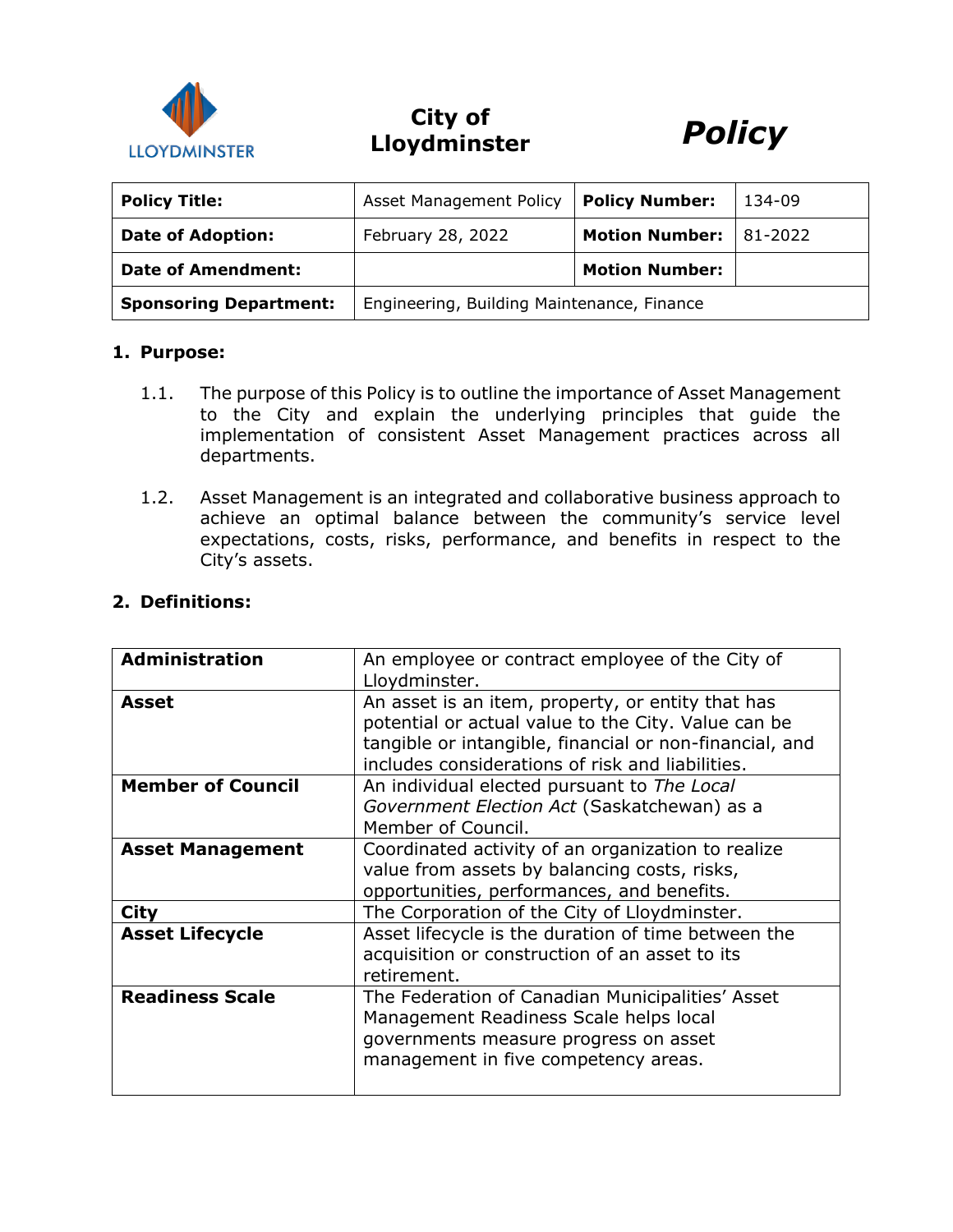# **3. Asset Management Principles:**

- 3.1. The City will adhere to the following Asset Management principles:
	- 3.1.1. Meet established level of services;
	- 3.1.2. Provide a consistent approach to the replacement, rehabilitation, and repair of Assets and improve operational efficiencies;
	- 3.1.3. Improve decision-making in consideration of strategic priorities and sustainable long-term investments;
	- 3.1.4. Ensure Asset investment decisions are based on trade-offs between competing factors such as service level, risk, and cost;
	- 3.1.5. Ensure decisions are based on a long-term Asset Lifecycle based approach that considers social, environmental, and economic factors;
	- 3.1.6. Adopt transparent and responsible Asset management processes that align with demonstrated best practices; and
	- 3.1.7. Ensure legislative compliance.

# **4. Scope:**

- 4.1. This policy applies to:
	- 4.1.1. all Members of Administration; and
	- 4.1.2. all City Assets.

### **5. Asset Risk Prevention:**

- 5.1. This policy intends to prevent and mitigate the following risks:
	- 5.1.1. Premature Asset failure affecting the City's ability to meet the established level of service.
	- 5.1.2. Unplanned capital infrastructure replacement, enhancement, and growth to meet service level expectations.
	- 5.1.3. Insufficient funding for future capital infrastructure plans; or
	- 5.1.4. Ineligible for provincial, federal, and other sources of funding.

### **6. Asset Management Strategy:**

- 6.1. The Strategy will be an overarching high-level document that defines the City's long-term approach to Asset Management. It shall include:
	- 6.1.1. Key Asset Management objectives;
	- 6.1.2. Alignment with Council's Strategic Plan;
	- 6.1.3. Governance structure;
	- 6.1.4. Continuous improvement strategies; and
	- 6.1.5. Approach for developing Asset Management Plans.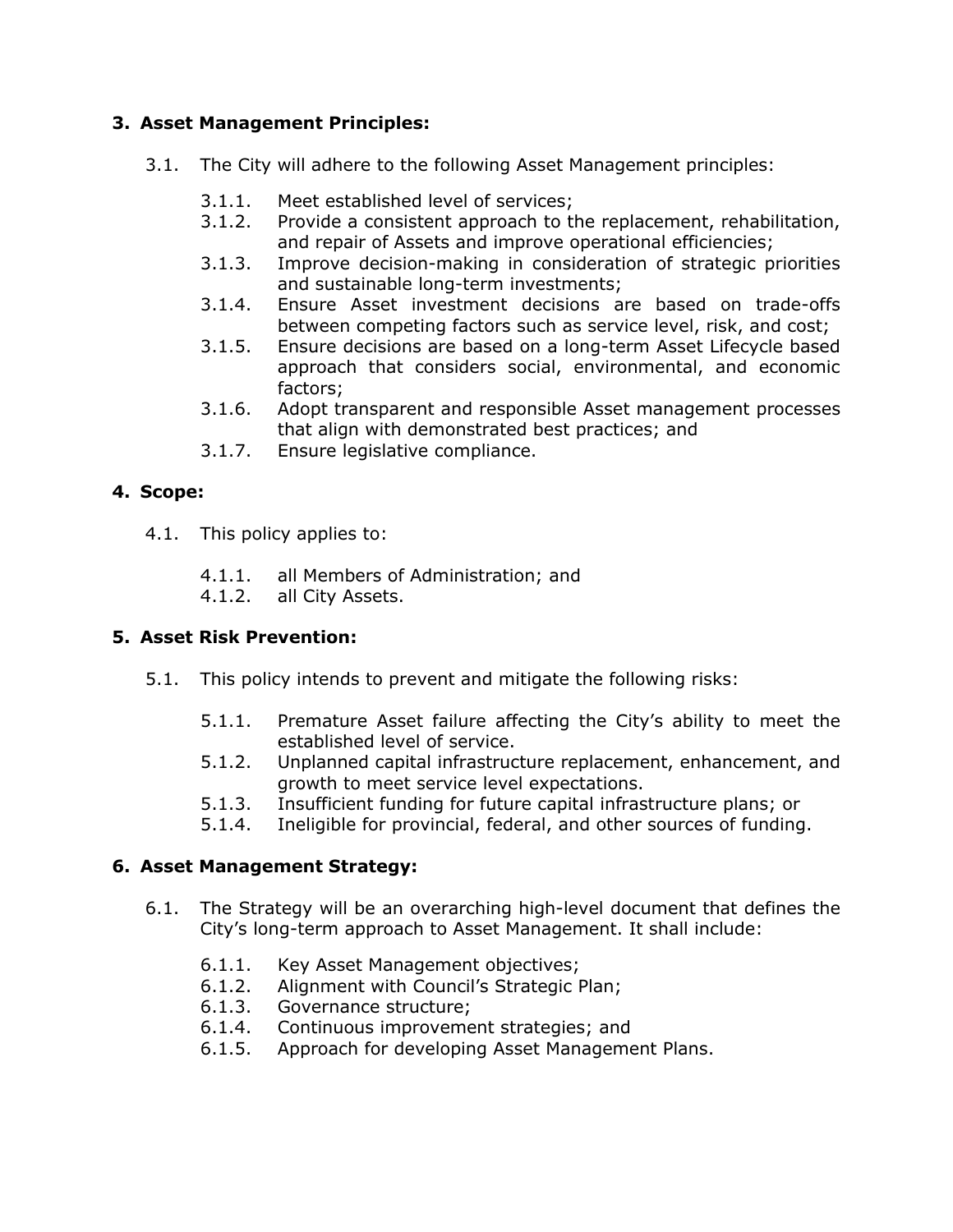# **7. Asset Management Roadmap:**

- 7.1. The Roadmap will be an overarching document that outlines the direction that Administration will take to implement the strategy. It shall include:
	- 7.1.1. Key objectives;
	- 7.1.2. Milestones; and
	- 7.1.3. Timeline.

# **8. Asset Management Plan:**

- 8.1. Asset Management Plans are long-term in nature that specifies the Assets and the resources required to provide a defined level of service in the most cost-effective manner.
- 8.2. The Asset Management Plan shall;
	- 8.2.1. define how Assets are being managed through their Lifecycle in support of service delivery;
	- 8.2.2. include a state of the infrastructure section that outlines the condition of the existing Asset that can be referenced when making infrastructure Asset investment decisions; and
	- 8.2.3. be built based on the following questions:
		- i. what Assets does the City possess;
		- ii. what condition and expected remaining service life do the Assets have;
		- iii. how much are the Assets worth;
		- iv. at what condition would the City desire to keep those Assets;
		- v. when are the Assets expected to be at the agreed acceptable condition; and
		- vi. how can long-term affordability be assured?

### **9. Asset Management Roles:**

- 9.1. City Council shall:
	- 9.1.1. Implement this policy;
	- 9.1.2. Establish customer service levels through the strategic plan; and
	- 9.1.3. Demonstrate support through inclusion of Asset Management in strategic plans and priorities.
- 9.2. City Manager shall:
	- 9.2.1. Communicate the importance of Asset management to Council and the benefit of Asset Management in risk prevention; and
	- 9.2.2. Oversee and provide resources for the implementation of the Asset Management Policy, Strategy, and Plans.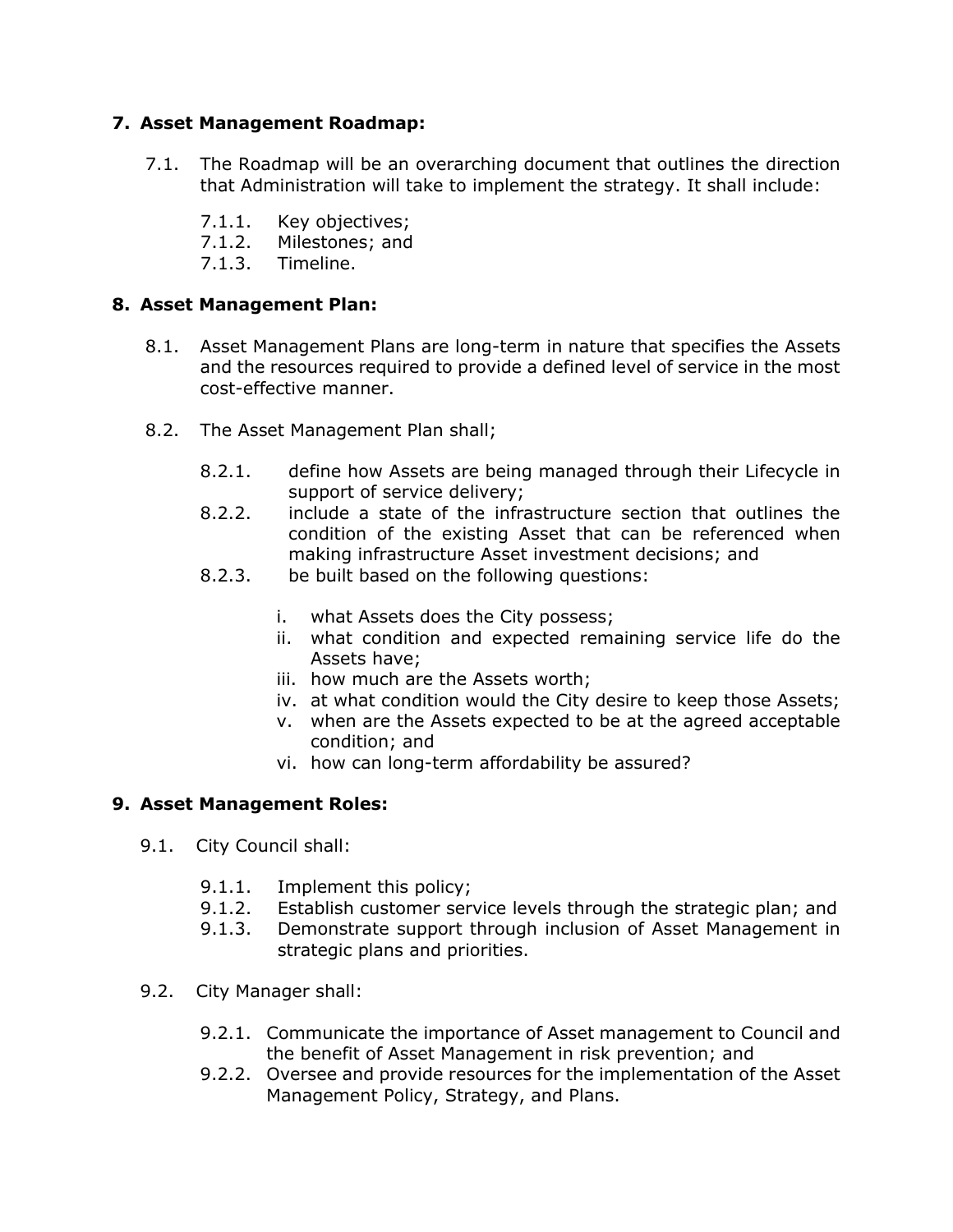- 9.3. Asset Management Steering Committee shall:
	- 9.3.1. Be a committee appointed by the City Manager from various departments with the authority to develop the Asset Management Strategy, Roadmap, and Plan framework.
	- 9.3.2. Monitor progress against the Asset Management Roadmap and Readiness Scale;
	- 9.3.3. Establish a high-level Asset Management vision and objectives for the Asset Management Working Group;
	- 9.3.4. Provide feedback, recommendations, and progress updates to the Executive Leadership Team;
	- 9.3.5. Provide leadership in implementing and maintaining Asset Management per the established standards in this policy;
	- 9.3.6. Oversee the development, implementation, and continuous improvement of Asset Management; and
	- 9.3.7. Ensure that legislative compliance and statutory requirements are met.
- 9.4. Asset Management Working Group shall:
	- 9.4.1. Be a group assembled by the Asset Management Steering Committee to oversee the management of Assets, implement Asset Management Plans, and report on their progress to the Asset Management Steering Committee;
	- 9.4.2. Develop Asset Management Plans for Asset classes within the scope of their responsibility; and
	- 9.4.3. Ensure that Asset Management plans align with the required level of service.

### **10. Penalty:**

- 10.1. Any member of Administration found to be in violation of this Policy may be subjected to a disciplinary action. Such action may be dependent upon the nature of the breach of this Policy; discipline may range from a verbal warning to dismissal with cause.
- 10.2. Any Member of Council found to be in violation of this Policy may be dealt with utilizing the *"Code of Conduct Bylaw"* or provisions of *"The Lloydminster Charter."*

### **11. Responsibility:**

- 11.1. City Council shall review and approve all policies.
- 11.2. Administration shall administer this Policy through the use of a supporting procedure.